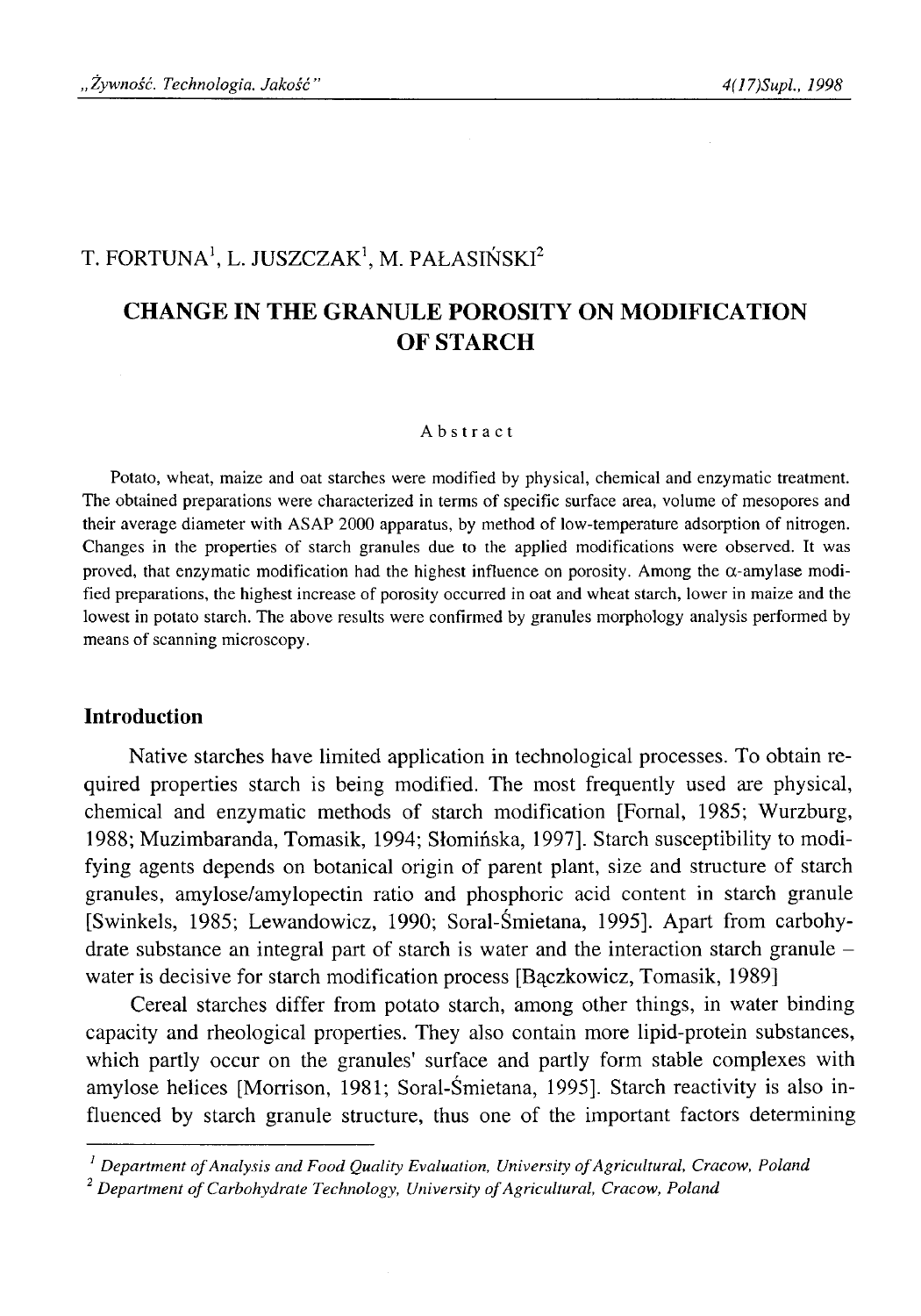starch susceptibility to modification is the specific surface area of granules and their porosity.

Cereal small granules differ from potato starch in larger specific surface area and volume of mesopores, while their average diameters of mesopores are similar [Fannon et al., 1992; Baldwin et al., 1994; Achremowicz et al., 1997]. Starch granules porosity has an impact on physico-chemical properties of starch and is widely investigated [Heilman and Melvin, 1950; Marousis and Saravacos, 1990; Fannon et al., 1992, 1993; Karathanos and Saravacos, 1993]. Various methods are used to measure starch granules porosity, among them: scanning microscopy [Fannon et al., 1992], confocal microscopy and atomic force microscope [Baldwin et al., 1994, 1997], mercuric porosimetry [Karathanos and Saravacos, 1993], helium stereopicnometry [Marousis and Saravacos, 1990], water sorption measurements [Aguerre et al., 1989], and methods based on physical adsorption from gas phase [Xano and Nogai, 1989, Achremowicz et al., 1997] or liquid phase [Fortuna et al., 1996]. The obtained porosity values vary due to starch source but also depend on the applied measurement method.

The aim of this paper was to find what is the influence of physical, chemical and enzymatic modification on the porosity of starch granules.

## **Material and methods**

The following starches were used:

- potato starch 'Superior' produced by Potato Processing Company Pila,
- commercial wheat starch of German origin,
- commercial maize starch of German origin,
- commercial oat starch of Finnish origin

All the above starches were modified by physical, chemical and enzymatic treatment.

I. Physical modification was performed in 3 different ways:

- 1. by convectional heating in 130°C for 2 hours
- 2. by convectional heating in 200°C for 2 hours
- 3. by irradiating with microwaves for 14 min., in microwave oven Moulinex FM A945GS (850 W, 2450 MHz)
- II. Chemical modification was performed in water dispersion ( $pH = 9$ ), using sodium trimetaphosphate as a modifying agent [Lim, Seib, 1993].
- III. Enzymatic modification (mild hydrolysis with  $\alpha$ -amylase) was performed using bacterial  $\alpha$ -amylase preparation Maxamyl (20 μl/1g d.s. starch) after incubation in  $40^{\circ}$ C

In native as well as in modified starches specific surface area  $S_{BET}$  [Branauer et al., 1938], volume of mesopores and their medium diameter were determined. Specific surface area of the preparations and porosity were measured with multifunctional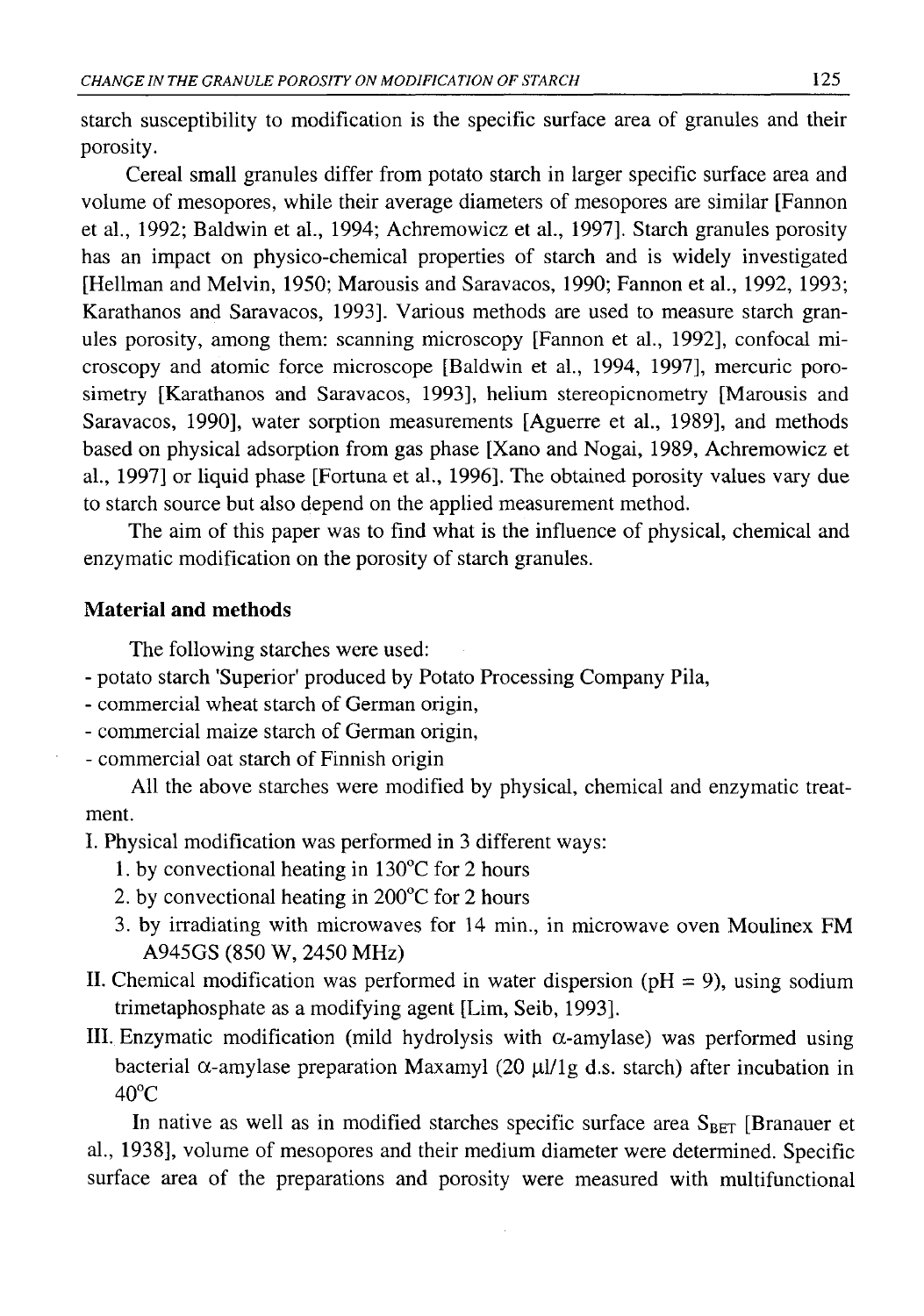automatic apparatus ASAP 2000 (Micrometrics, Noxcross, Georgia USA), by means of absorption of highly purified nitrogen at liquid nitrogen temperature. Before the determination the probes were dried in vacuum at 35°C to remove excessive moisture. Then the preparations were additionally desorbed in degassing station working in automatic mode, utilizing washing with pure helium and vacuum treatment. The state of surface degassing was checked and for further experiments completely desorbed probes were used.

Granules' morphology was characterized with scanning electron microscope (SEM) Jeal JSM 5200. The probes were prepared according to Fornal [1985].

## **Results and discussion**

Particular native starches and products obtained by their modification had different specific surface area of granules (Tab. 1). Oat starch was characterized by the largest surface area and potato starch by the smallest. Also the volume of mesopores in oat starch was the biggest. Average mesopores diameters are close for all native starches. Results of Fannon et al. [1992, 1993] confirm differences in porosity between starches from different sources. Also the origin of the pores is different. Part of them appears during starch granules formation in plant tissue [Fornal, 1984], some when thermal or hydrothermal processes take place, while amylose migrates from the inside of granule to its surface [Baldwin et al., 1994], other are mechanical cracks and damages caused by grain processing [Niemann, Whistler, 1992], Due to the performed modifications the properties changed. Preparations modified by physical treatment obtained from potato starch were distinguished by larger surface area and volume of mesopores as well as their smaller average diameter. In maize starch preparations there such a change was not observed. This proves that maize starch is more resistant towards the modifying agents (convectional heating, microwave irradiation). Stability of corn starch is probably due to the occurrence of lipids in surface and helical amylose complexes [Tomasik et al., 1996]. Heilman and Melwin [1950] in their research determined specific surface area of starch, by means of nitrogen absorption, to be 0.70  $m^2/g$  for maize, 0.28 m<sup>2</sup>/g for tapioca and 0.11 m<sup>2</sup>/g for potato. According to Karathanos and Saravacos [1993] specific surface area of waxy com was 0.39 when determined by low pressure mercuric porosimeter.

Estrification of the starches with ortophosphoric (V) acid also resulted in changes of granules porosity increasing surface area and volume of mesopores (except maize starch). Oat starch after chemical modification showed a little increase of surface area while volume and mean diameter of mesopores were highly enlarged.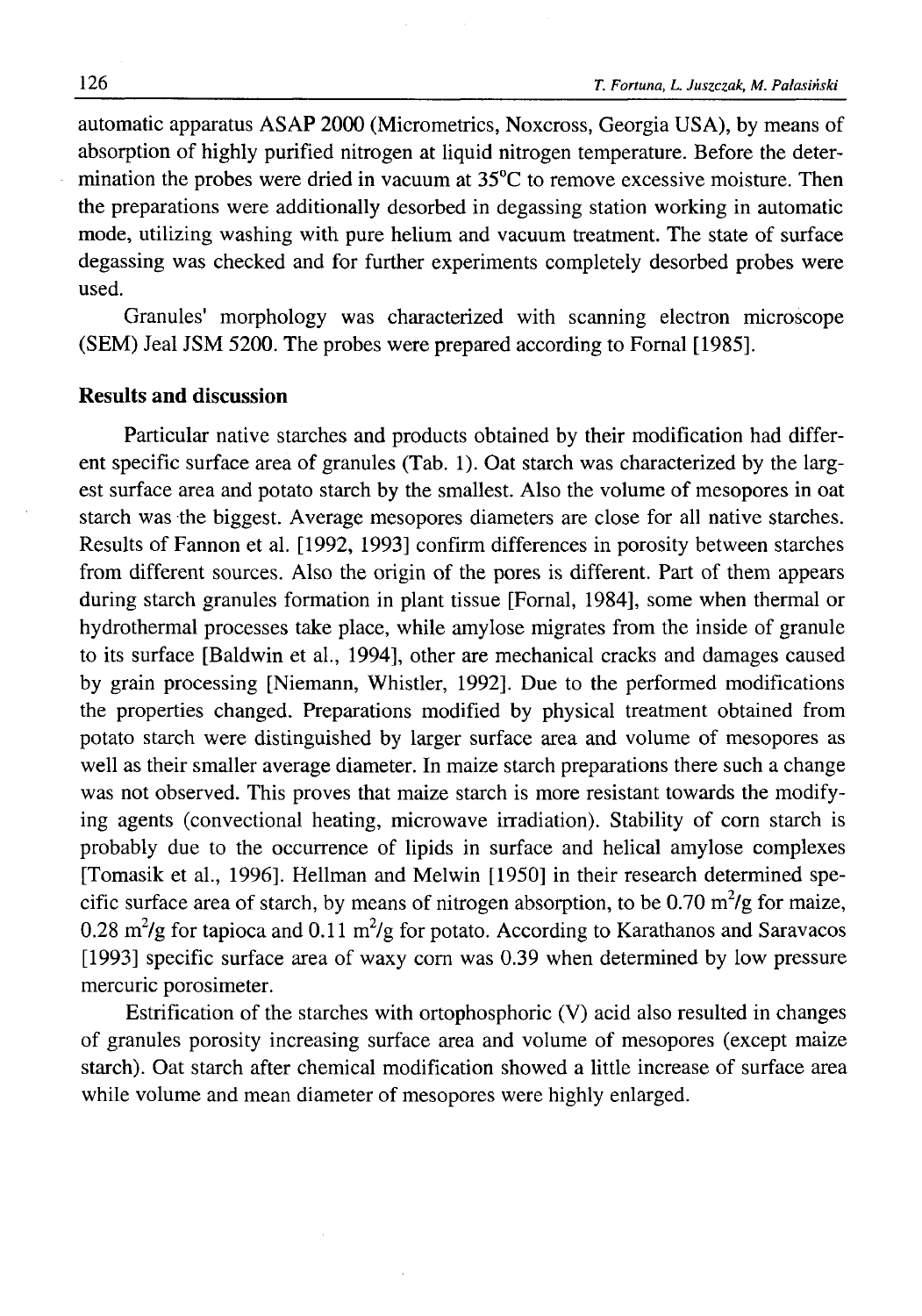| Starch source                           | Specific surface area<br>$[m^2/g]$ | Volume of mesopores<br>$[cm^3/g] \times 10^{-3}$ | Average diameter of<br>mesopores |
|-----------------------------------------|------------------------------------|--------------------------------------------------|----------------------------------|
|                                         |                                    |                                                  | $[m] \times 10^{-10}$            |
| POTATO: initial                         | 0.24                               | 0.35                                             | 57.2                             |
| convectional heating at $130^{\circ}$ C | 0.34                               | 0.40                                             | 47.4                             |
| convectional heating at 200°C           | 0.35                               | 0.37                                             | 42.7                             |
| microwave heating                       | 0.51                               | 0.57                                             | 44.7                             |
| chemical modification                   | 0.40                               | 0.55                                             | 54.0                             |
| enzymatic modification                  | 0.62                               | 1.36                                             | 87.7                             |
| WHEAT: initial                          | 0.53                               | 0.76                                             | 57.0                             |
| chemical modification                   | 0.70                               | 1.26                                             | 71.8                             |
| enzymatic modification                  | 3.74                               | 10.65                                            | 113.9                            |
| MAIZE: initial                          | 0.69                               | 1.10                                             | 64.2                             |
| convectional heating at 130°C           | 0.71                               | 1.13                                             | 64.0                             |
| convectional heating at 200°C           | 0.77                               | 1.24                                             | 64.4                             |
| microwave heating                       | 0.68                               | 1.11                                             | 65.3                             |
| chemical modification                   | 0.65                               | 1.07                                             | 66.1                             |
| enzymatic modification                  | 3.12                               | 7.67                                             | 98.3                             |
| <b>OAT:</b> initial                     | 1.22                               | 1.80                                             | 58.8                             |
| chemical modification                   | 1.26                               | 2.45                                             | 77.6                             |
| enzymatic modification                  | 8.41                               | 22.50                                            | 107.1                            |

Porosity (pore characteristics) of initial and modified starch granules

The greatest changes in porosity of starch granules were observed in enzymatically modified preparations. The highest surface area after  $\alpha$ -amylase treatment was found for oat starch: 8.41 m<sup>2</sup>/g, much lower for wheat and maize and the lowest for potato. A similar trend concerned volume and mean diameter of mesopores. When amylolytic enzymes act on native starches, porosity of its granules plays an important role. Starches with larger surface area could be easier attacked by amylolytic enzymes. Starch granules from roots and tubers are more resistant towards amylases then those from grains [Sugimoto et al., 1980; Słomińska, 1997]. Sugimoto [1980] showed that potato and banana starch granules are more resistant towards amylases then maize starch granules.

Yamada et. al. [1995] in the scanning microscopy experiments on porosity of maize starch after amylase action, found that the enzyme mainly attacks amorphous regions.

Figs. 1-4 present photos from scanning electron microscopy of modified starches preparations. Granules morphology confirms the greatest changes occurring in probes treated with  $\alpha$ -amylase.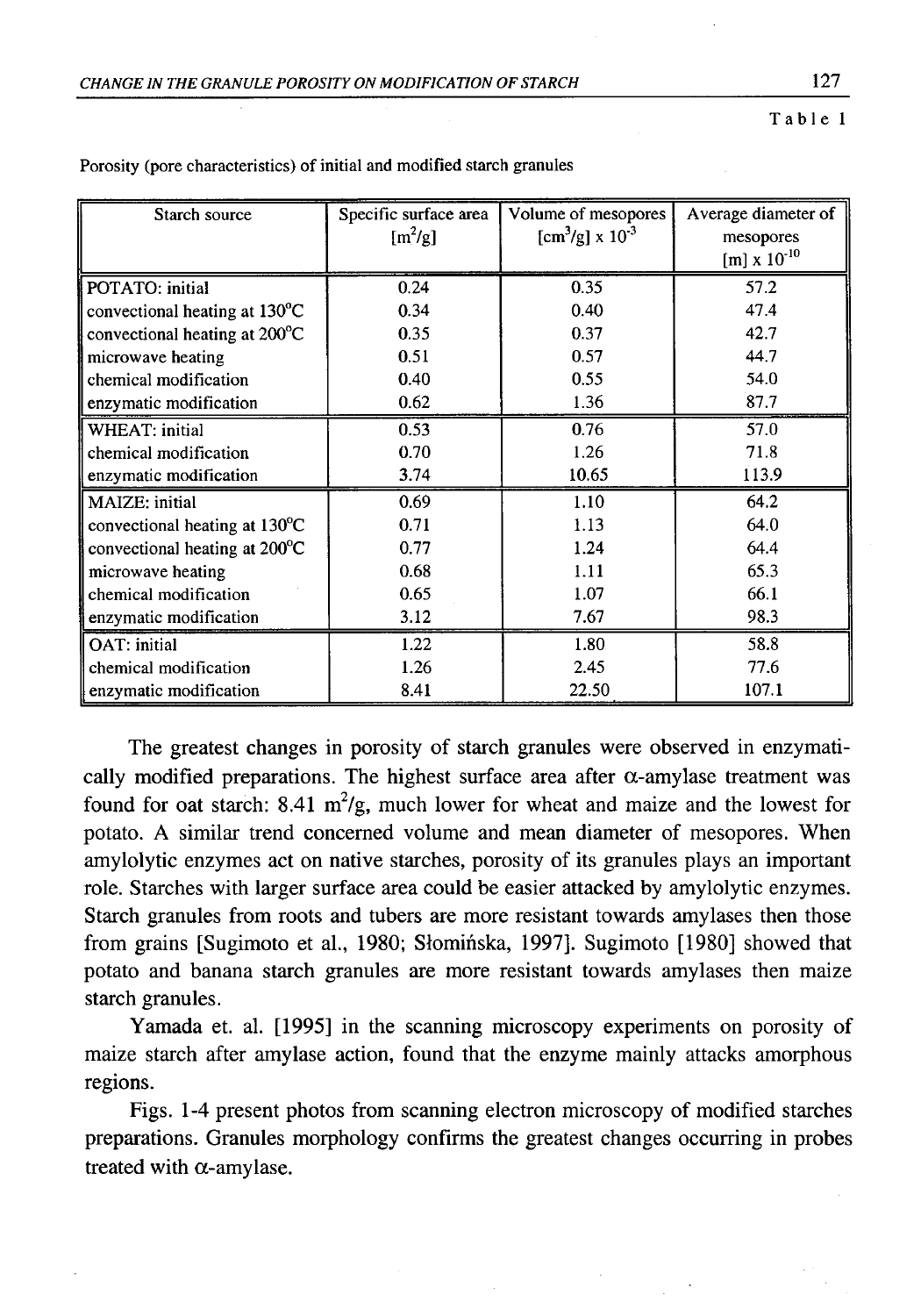

Fig. 1. Maize starch after convectional heating at 200°C.



Fig. 2. Maize starch after microwave heating.



Fig. 3. Maize starch after chemical modification.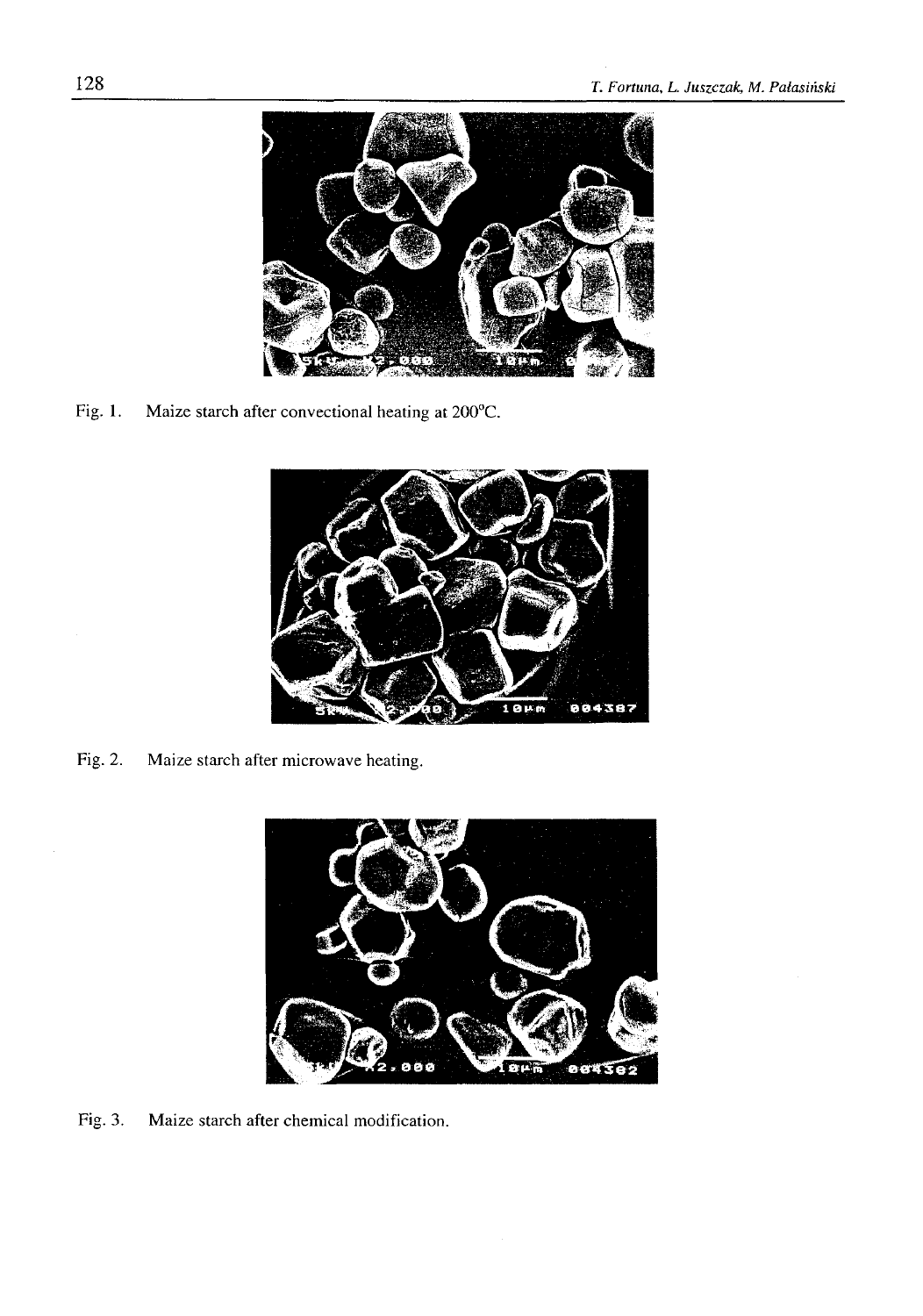

Fig. 4. Maize starch after enzymatic modification.

# **Conclusions**

- 1. Modification of starch granules with the applied physical treatments causes different changes of starch properties, depending on its origin (enlargement of surface area and volume of mesopores and decrease of their average diameter in potato starch granules).
- 2. Chemical modification also caused porosity changes, increasing surface area of granules and volume of mesopores (except maize starch).
- 3. The greatest changes in porosity were obtained after enzymatic modification. The highest increase of specific surface area among the enzymatically modified preparations was found for oat starch, much lower for wheat and corn starches, and the lowest for potato starch.
- 4. Morphology analysis of starch granules confirmed the above results.

## **REFERENCES**

- [1] Achremowicz B., Fortuna T., Januszewska R., Juszczak L., Kielski A., Pałasiński M.: Żywność, Technologia, Jakość, 3, 12, 1997, 28-35.
- [2] Aguerre R.J., Suarez, C., Viollaz, P.E.: Journal of Food Engineering, 9, 1, 1989, 71-80.
- [3] Baldwin P.M., Adler J., Davies M.C., Melia C.D.: Starch/Stärke, 46, 9, 1994, 341-346.
- [4] Baldwin P.M., Davies M.C., Melia C.D.: International Journal of Biological Macromolecules, 21, 1997, 103-107.
- [5] Branauer S., Emmett P.H., Teller E.: Journal of the Amarican Chemical Society, 60, 1938, 309-319.
- [6] Bączkowicz M., Tomasik P.: Starch/Stärke, 41, 1989, 449-453.
- [7] Fannon J.E., Hauber R.J., BeMiller J.N.: Cereal Chemistry, 69, 3, 1992, 284-288.
- [8] Fannon J.E., Shull J.M., BeMiller J.N.: Cereal Chemistry, 70, 3, 1993, 611-613.
- [9] Fornal J.: Zeszyty Naukowe ART Olsztyn, 20, 1984, 1-45.
- [10] Fornal J.: Acta Alimentaria Polonica, 11, 1985, 141-151.